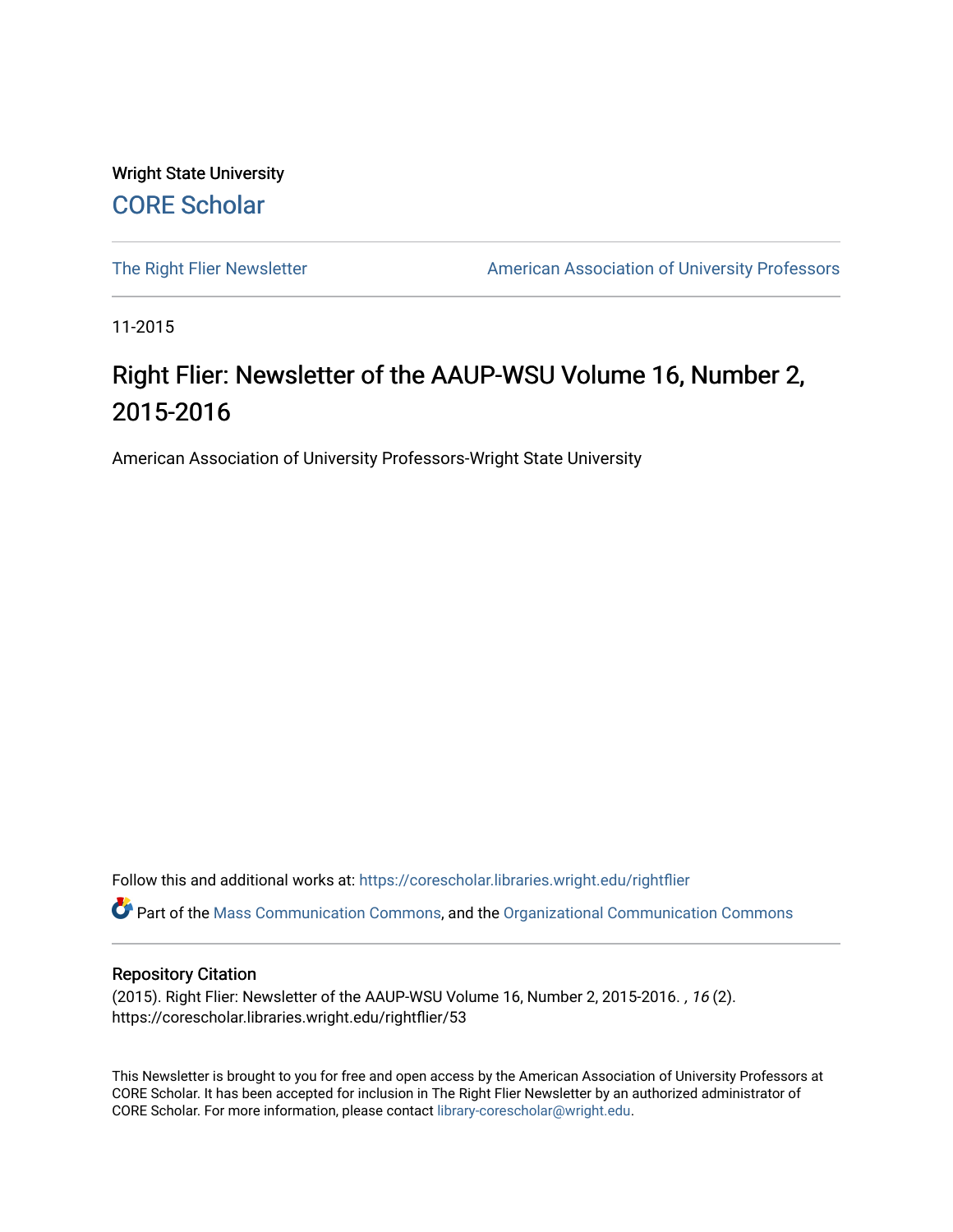# **The Right Flier**

# **The Newsletter of AAUP-WSU**

**Volume 16, Number 2 2015-2016**

**Editors: Marty Kich and Linda Farmer**

# **We are One Faculty**

Rudy Fichtenbaum Advisor to the AAUP-WSU Executive Committee

## **Starting a Union at WSU**

In 1998, when WSU faculty first signed cards and petitioned the State Employee Relations Board (SERB) for an election to decide whether we wanted a union, the administration strongly opposed our effort. One of the main tactics of the administration was to argue for a bargaining unit that included the School of Medicine as part of the bargaining unit, believing that physicians would overwhelmingly oppose unionization.

However, Ohio's labor law (ORC 4117) requires that the members of a bargaining unit have a commonality of interest. Faculty in the School of Medicine do not have tenure (except for the faculty in the matrix departments who have joint appointments in the School of Medicine and the College of Science and Mathematics). In addition, most of the income earned by faculty in the School of Medicine (excluding matrix faculty) comes not from the University but from their professional practice plans. Moreover, state support for the School of Medicine is a separate line item in the state budget, unrelated to the state share of instruction, which funds the rest of the University. Therefore, even before MDA budgeting, the School of Medicine was effectively selfsupporting, and when there were budget shortfalls in the rest of the University, the School of Medicine was not subject to the same cuts as the rest of the Colleges.

Therefore, when the AAUP petitioned SERB for a bargaining unit, we argued that because medical school faculty did not depend on the University for the majority of their compensation and because they are not tenured, they should be excluded and that the bargaining unit should therefore be defined as consisting of tenured and tenure-track faculty.

At that time, there were only about 50 NTE faculty on campus. After successfully organizing the tenured and tenure track faculty, AAUP-WSU offered on a number of occasions to help organize the NTE faculty, but there was not sufficient interest until the administration ignored recommendations of the Senate on NTE faculty teaching loads as we were making a transition to semesters. Only then did the overwhelming majority of NTE faculty decide that they needed a union.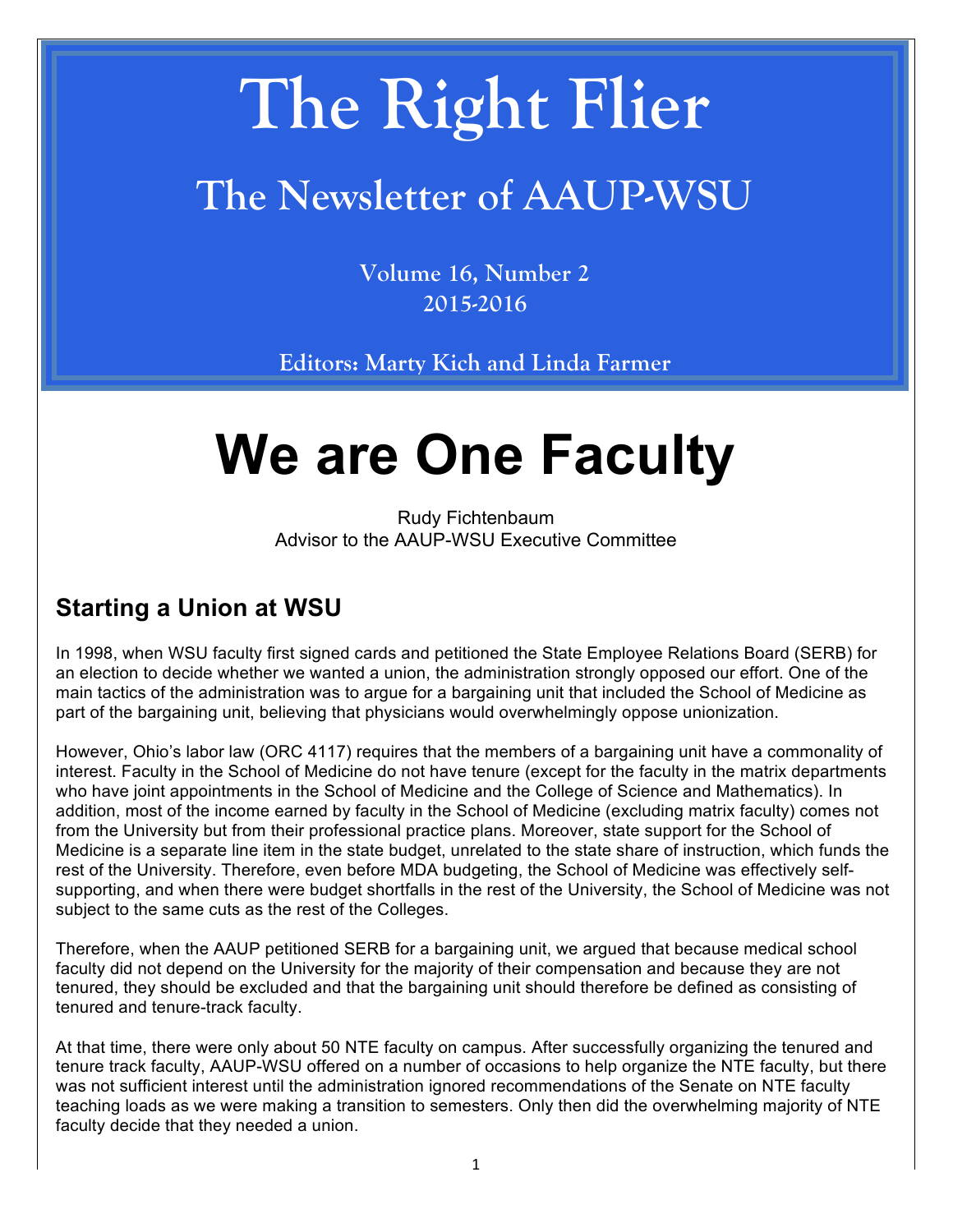# **Organizing the NTE Faculty**

When we started the organizing drive for NTE faculty, many NTE faculty and most of us in the leadership were interested in bringing NTE faculty into the existing TET bargaining unit. However, our chapter attorney advised us that the fastest route to unionizing NTE faculty was to create a separate bargaining unit. This advice was based on the fact that we had argued in favor of a separate unit for TET faculty; so, arguing for a combined unit while trying to organize might allow the University to challenge the incorporation of NTE faculty into the same bargaining unit with TET faculty. So we created a separate NTE bargaining unit.

At the same time, we changed the AAUP-WSU constitution and bylaws to allow for NTE representation on the Executive Committee (creating two at-large NTE positions along with two TET at-large positions), allowing NTE faculty to vote for chapter officers, and allowing NTE to serve as chapter officers. When we negotiated our most recent contracts, we used the same negotiating team to negotiate both contracts. So in many ways we already function as a single entity.

## **Creating a Single Bargaining Unit**

The Executive Committee now believes it is time for us to merge our two bargaining units into one. By creating a single bargaining unit, we will send a message to the administration that we are one faculty and that we speak with one voice and cannot be divided. Our strength at the bargaining table, which comes from our membership, will be significantly increased.

Therefore, in the next few weeks, we will be asking department representatives to circulate union authorization cards to members of the NTE and TET bargaining units; these cards will call for the mergers of our two bargaining units into a single one. If the overwhelming majority of faculty in both bargaining units sign these authorization cards, we plan on asking the administration to recognize voluntarily the single bargaining unit, consisting of all faculty currently in the NTE and TET bargaining units. We also plan to use this card drive as an opportunity to ask faculty who are not currently members to join the AAUP-WSU.

### **Concerns About a Single Bargaining Unit**

#### *Will the voice of NTE faculty or the TET faculty be diluted in a single bargaining unit?*

Right now we have a single Executive Committee that ultimately makes decisions about negotiations for both units. We use the same negotiating team to negotiate both contracts. The goal of the EC is always to win the best contract we can for all faculty in both bargaining units. Our belief is united we stand, divided we fall.

#### *Don't faculty in the two bargaining units have opposing interests?*

Our view is there are many ways to divide faculty. Faculty can be divided by tenure status, by discipline, or by college. The AAUP-WSU has always recognized that there are differing interests among faculty, but we have continually focused on the factors that unite us. When we first organized, one of the arguments made against unionizing is that it would lead to the leveling of salaries. Clearly, this has not happened. We have negotiated virtually the same raises for all faculty. At the same time, we have raised our minimum salaries substantially, which has benefited our lowest paid faculty in both bargaining units without taking away from the general raises we negotiated for everyone in both bargaining units.

#### *Won't the creation of a single bargaining unit undermine tenure?*

Providing job security and higher pay for NTE faculty helps to protect the number of TET faculty by taking away the financial incentive to hire less expensive faculty. The collective bargaining agreement we have negotiated for NTE faculty gives the majority of NTE faculty unprecedented job security. Effectively, after six years of service, NTE faculty have virtually the same level of job security as tenured TET faculty.